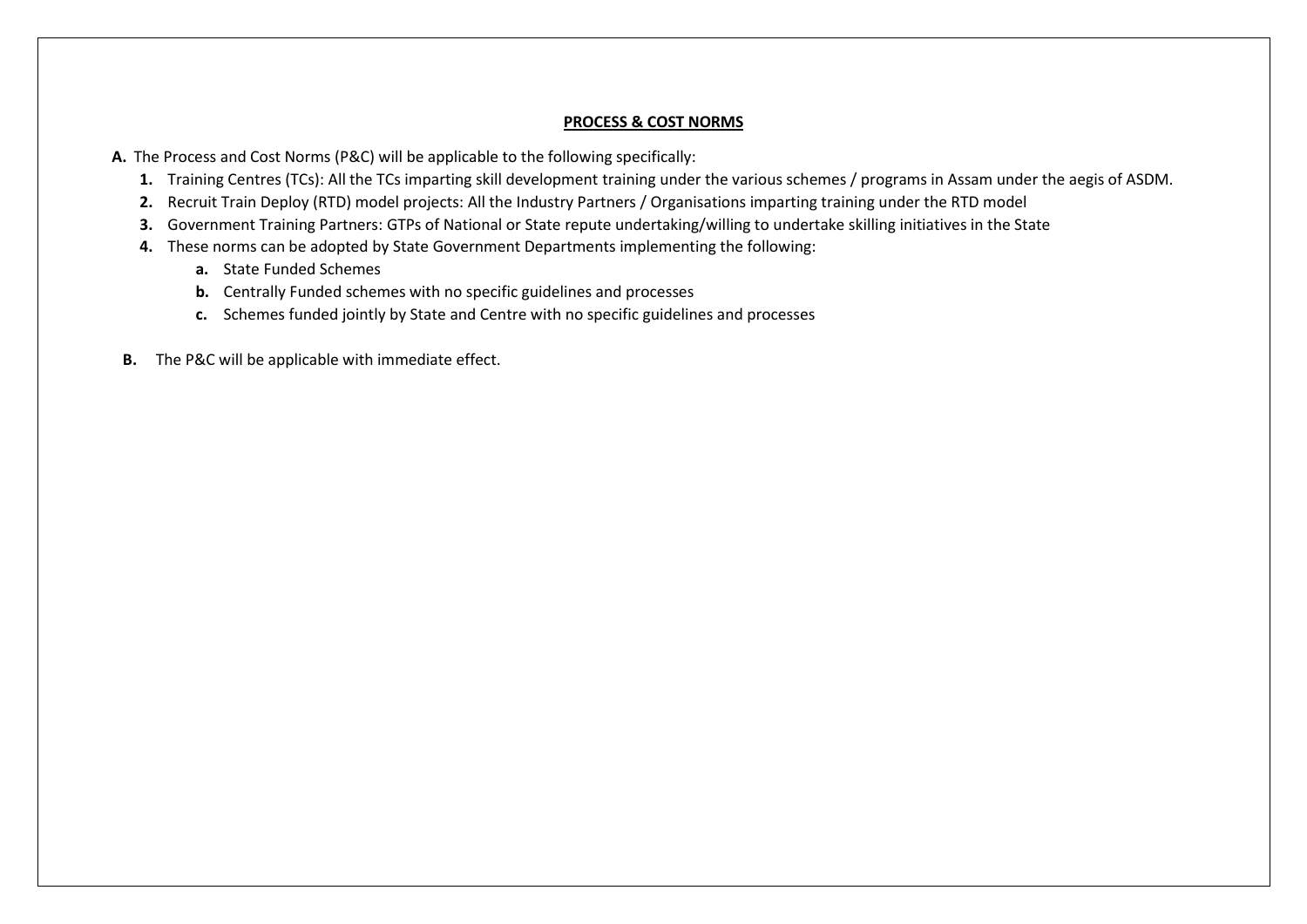| SI.            | Parameter                                          | <b>Proposed Process norms</b>                                                                                                                                                                                                                                                                                                                                                                                  | <b>Remarks</b>                                                                                                                                                                                                         |
|----------------|----------------------------------------------------|----------------------------------------------------------------------------------------------------------------------------------------------------------------------------------------------------------------------------------------------------------------------------------------------------------------------------------------------------------------------------------------------------------------|------------------------------------------------------------------------------------------------------------------------------------------------------------------------------------------------------------------------|
| No.            |                                                    |                                                                                                                                                                                                                                                                                                                                                                                                                |                                                                                                                                                                                                                        |
| $\mathbf{1}$ . | <b>Target Beneficiary</b><br>Age Group             | On the date of enrolment, the minimum age should be as per the<br>Qualification Pack (QP) requirement.<br>However, in case of RTD model, the age criteria shall be as per the Industry<br>Partner / Organisation and as approved by ASDM.                                                                                                                                                                      |                                                                                                                                                                                                                        |
| 2.             | Target<br>Beneficiary:<br>Minimum<br>Qualification | As per the scheme guidelines or course requirement.                                                                                                                                                                                                                                                                                                                                                            | Relaxation<br>minimum<br>in<br>qualifications<br>educational<br>for<br>some severely disadvantaged<br>groups may be done as and when<br>deemed required by ASDM or as<br>directed<br>by<br>the<br>State<br>Government. |
| 3.             | <b>Courses Available</b>                           | QP-NOS / Any other course approved by ASDM                                                                                                                                                                                                                                                                                                                                                                     | Course list shall be decided by<br>ASDM in consultation with the<br>Departments<br>other<br>and<br>stakeholders and shall be revised<br>from time to time.                                                             |
| 4.             | <b>Training Duration</b>                           | As per the durations specified in the Qualification Pack (QP) with at least<br>40 hours of mandatory training on soft skills and entrepreneurship skills.<br>The soft and entrepreneurship skills training is to be conducted by a trainer<br>certified by NIESBUD / IIE.<br>In case of RTD model projects, the proposed duration of training shall be<br>as proposed by industry player and approved by ASDM. |                                                                                                                                                                                                                        |
| 5.             | Social<br>Inclusion<br>Mandates                    | There is no reservation for any section of the population, however the<br>Training agencies need to capture demographic details of the candidates.                                                                                                                                                                                                                                                             |                                                                                                                                                                                                                        |

## **Process Norms: The proposed Process Norms will be as follows:**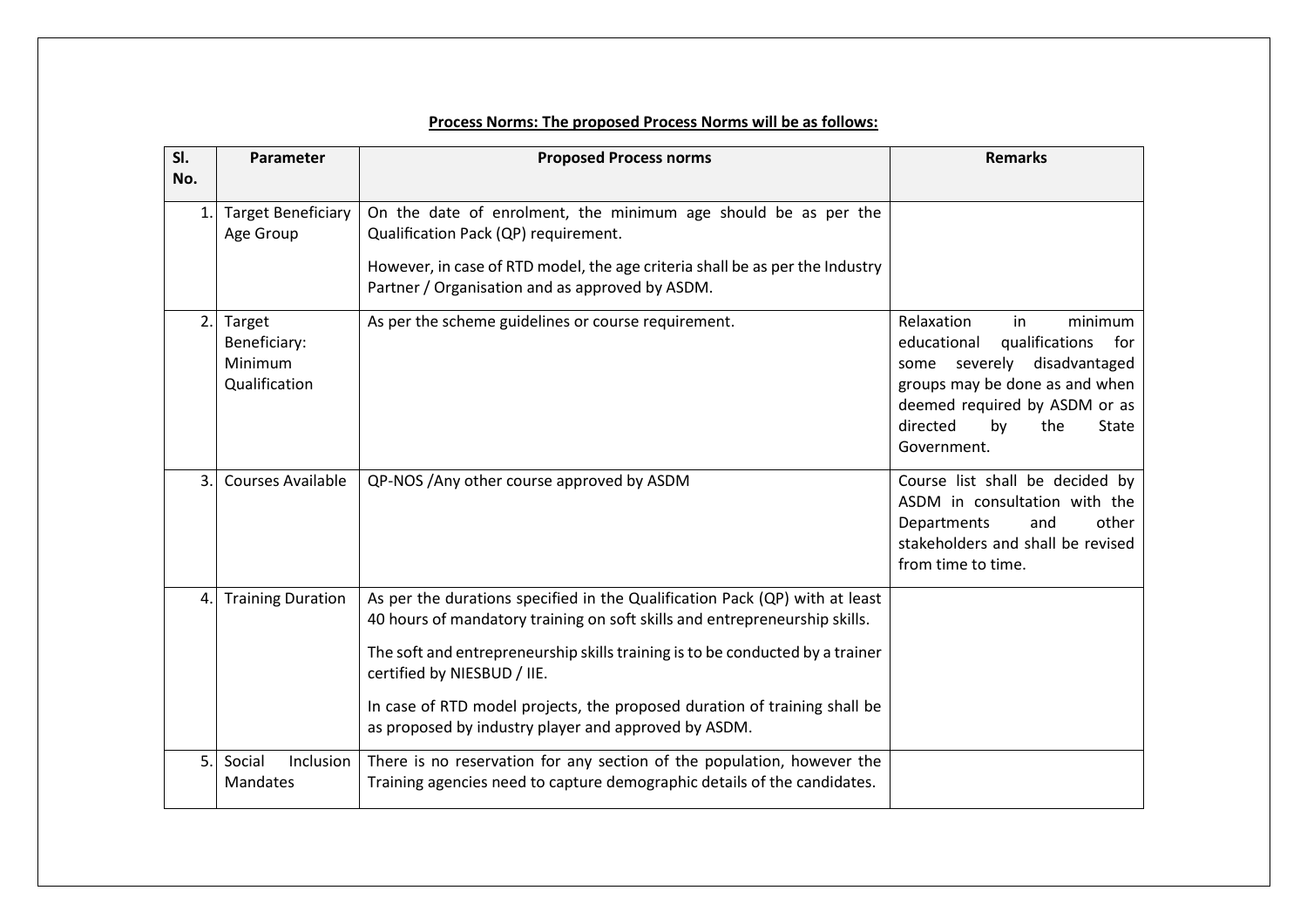| SI. | Parameter                                         | <b>Proposed Process norms</b>                                                                                                                                                                                                                            | <b>Remarks</b> |
|-----|---------------------------------------------------|----------------------------------------------------------------------------------------------------------------------------------------------------------------------------------------------------------------------------------------------------------|----------------|
| No. |                                                   |                                                                                                                                                                                                                                                          |                |
| 6.  | Empanelment of<br>TCs/TPs/<br>IPs/<br><b>GTPs</b> | Empanelment of TPs/ TCs/ IPs/ GTPs will be done through a RFP process.<br>Empanelled Training agencies will be allotted targets either by ASDM or<br>departments catering to those specific sectors.                                                     |                |
|     |                                                   | ASDM will empanel Government Training Partners (GTPs) through a<br>Notice Inviting Application (NIA).                                                                                                                                                    |                |
|     |                                                   | ASDM/Departments will allocate work to TCs/ IPs/GTPs from the<br>empanelled list as per their need in consultation with ASDM.                                                                                                                            |                |
|     |                                                   | The empanelment process shall be periodically opened by ASDM as per<br>requirement.                                                                                                                                                                      |                |
| 7.  | Performance<br>Guarantee                          | The training agencies need to furnish Performance Guarantee for each<br>training centre for the amount and in the form as mentioned in the RFP<br>document.                                                                                              |                |
| 8.  | Trainee<br>Enrolment                              | Candidates willing to undergo training in the state will have to register on<br>the ASDM's IT portal.                                                                                                                                                    |                |
|     |                                                   | TPs/ TCs/ IPs/ GTPs will have to enrol candidates from the registered pool<br>of candidates only. Once, the candidate is enrolled and tagged to particular<br>TPs/ TCs/ IPs/ GTPs, he/she will not be able to enrol with any other TPs/<br>TCs/IPs/GTPs. |                |
|     |                                                   | This will be done to avoid duplication.                                                                                                                                                                                                                  |                |
|     |                                                   | The details pertaining to this point will be published post Online portal is<br>in place.                                                                                                                                                                |                |
| 9.  | <b>Batch Size</b>                                 | The maximum batch size will be 30 beneficiaries, the minimum batch size<br>will be 20. The intake per batch will depend upon the infrastructure<br>norms specified for the QPs by respective SSCs or norms as devised by<br>ASDM.                        |                |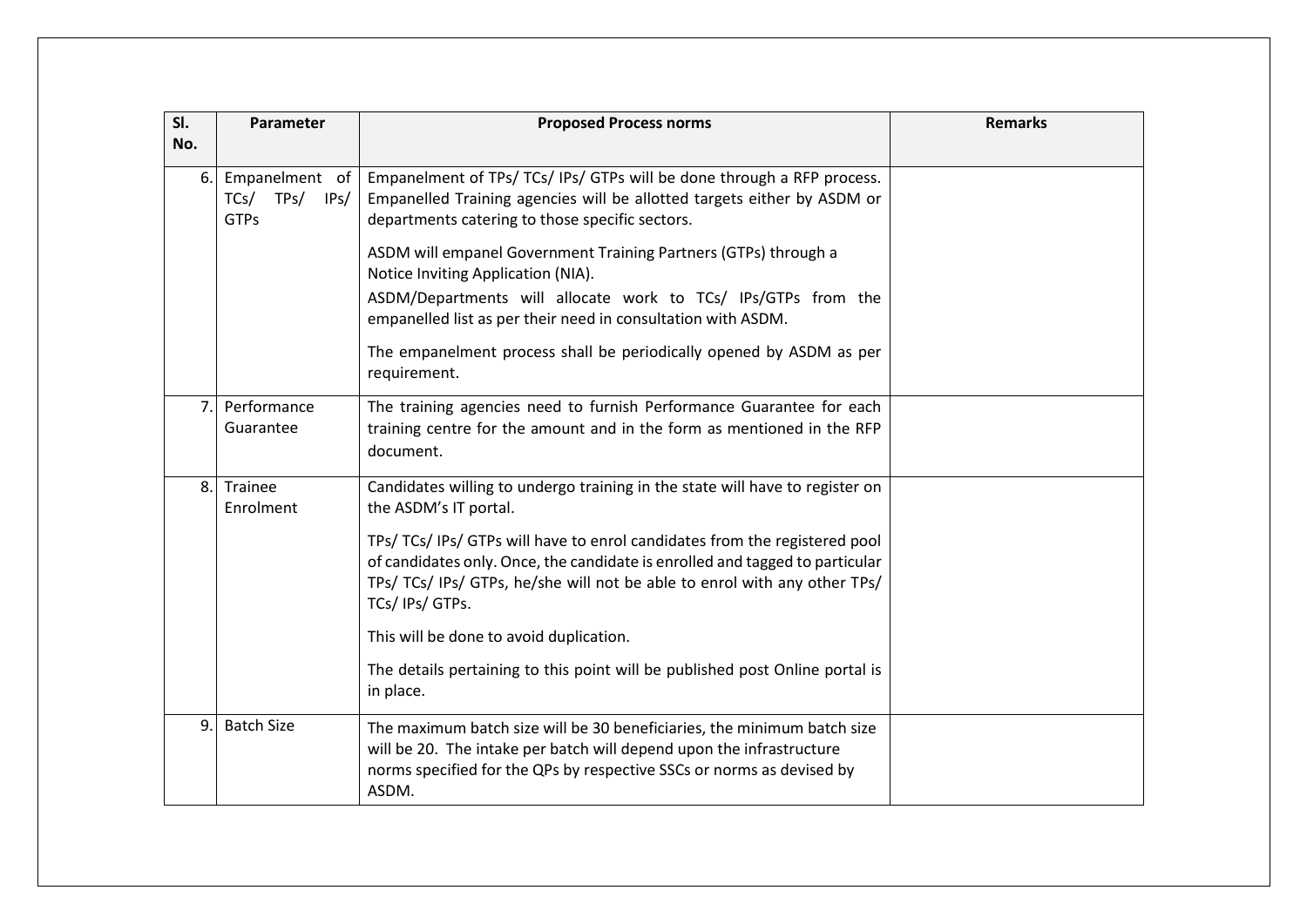| SI.<br>No. | Parameter                            | <b>Proposed Process norms</b>                                                                                                                                                                                                                                                                                                                                                                                                                                                                                                                                                                              | <b>Remarks</b>                                                                                                                                                                                                                                                              |
|------------|--------------------------------------|------------------------------------------------------------------------------------------------------------------------------------------------------------------------------------------------------------------------------------------------------------------------------------------------------------------------------------------------------------------------------------------------------------------------------------------------------------------------------------------------------------------------------------------------------------------------------------------------------------|-----------------------------------------------------------------------------------------------------------------------------------------------------------------------------------------------------------------------------------------------------------------------------|
|            |                                      | Note: For any specific category of beneficiaries, exemption may be given<br>by ASDM.                                                                                                                                                                                                                                                                                                                                                                                                                                                                                                                       |                                                                                                                                                                                                                                                                             |
|            | 10 Tool Kit or other<br>teaching aid | Basic toolkit as per the requirement of the QP/NOS specified by the SSC<br>needs to be provided by the TPs/ TCs/ IPs/ GTPs                                                                                                                                                                                                                                                                                                                                                                                                                                                                                 |                                                                                                                                                                                                                                                                             |
|            | of<br>11 Training<br><b>Trainers</b> | For QP based courses:<br>The trainers should meet the minimum qualification criteria as required for<br>the respective QP. Also, the eligible trainer should be ToT certified as per<br>the SSC norms.<br>The Training agencies will be responsible for arranging the commute,<br>lodging and boarding of the trainers during the ToT.<br>The Training agencies will bear the ToT charges for its trainer (s) as<br>prescribed by SSCs.<br>For non- QP based courses:<br>For non-QP based courses, the requirement for ToT and specification of<br>agency for conducting ToT, shall be as decided by ASDM. | TPs should ensure that trainers<br>are ToT certified by SSCs within<br>three months of signing the<br>agreement with ASDM. However,<br>after the first 3 months of signing<br>the agreement, a trainer with TOT<br>can only conduct training.                               |
| 12         | Attendance                           | Candidates with less than 70% attendance will not be eligible to appear for<br>Assessments.                                                                                                                                                                                                                                                                                                                                                                                                                                                                                                                | It is mandatory to record the<br>attendance<br><b>Bio-Metric</b><br>on<br>Machine and a physical copy of<br>attendance must be maintained at<br>the center as well as the<br>residential facility. The records<br>must be produced, in<br>the<br>prescribed format to ASDM. |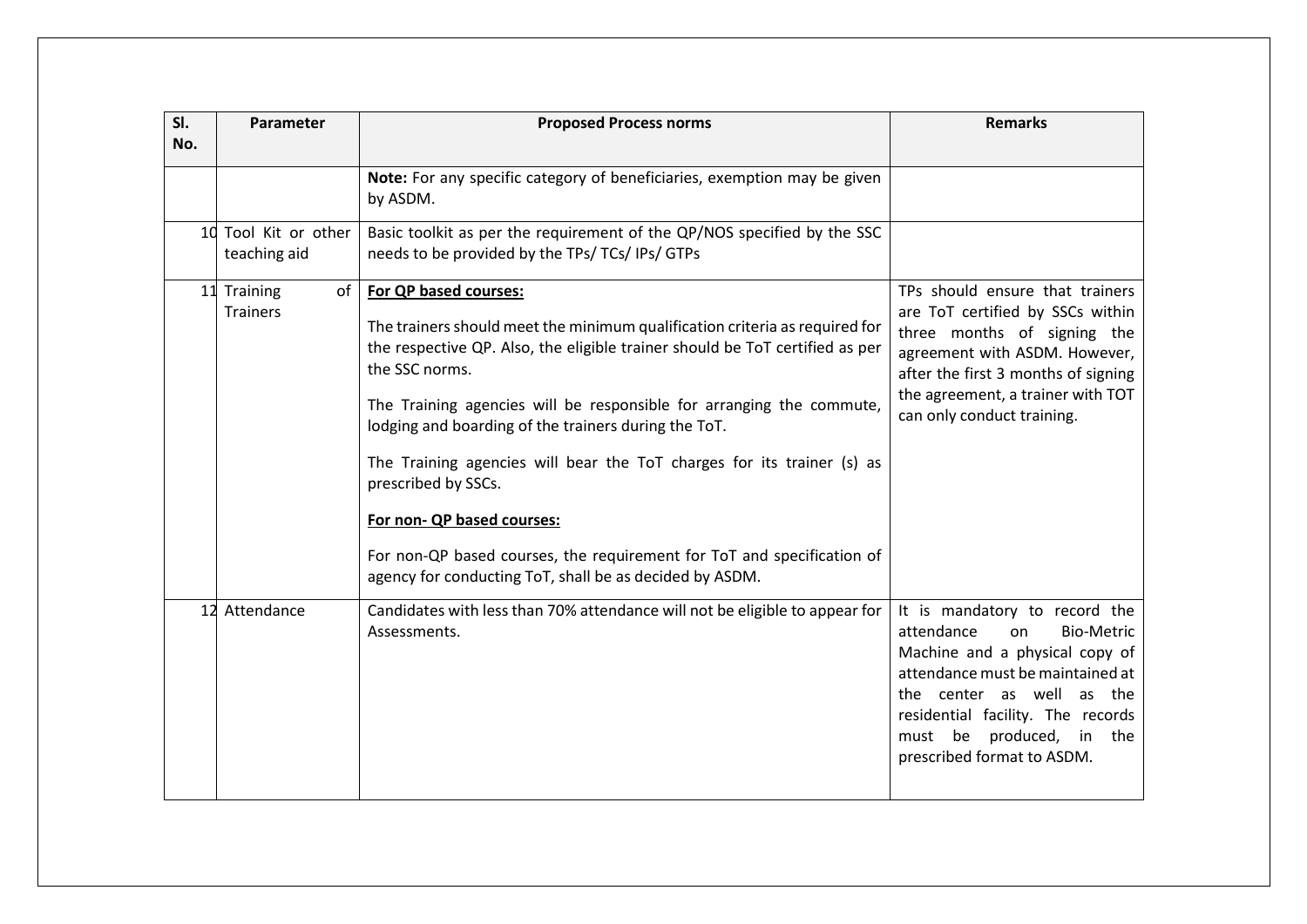| SI. | Parameter                           | <b>Proposed Process norms</b>                                                                                                                                                                                                                                                                                                                                                                                                                                                                                                                                                                                                                                                                                                                                                                                                                                                        | <b>Remarks</b>                                                                                                         |
|-----|-------------------------------------|--------------------------------------------------------------------------------------------------------------------------------------------------------------------------------------------------------------------------------------------------------------------------------------------------------------------------------------------------------------------------------------------------------------------------------------------------------------------------------------------------------------------------------------------------------------------------------------------------------------------------------------------------------------------------------------------------------------------------------------------------------------------------------------------------------------------------------------------------------------------------------------|------------------------------------------------------------------------------------------------------------------------|
| No. |                                     |                                                                                                                                                                                                                                                                                                                                                                                                                                                                                                                                                                                                                                                                                                                                                                                                                                                                                      |                                                                                                                        |
|     | 13 Assessment<br>&<br>Certification | Assessment:<br>For QP based courses: Assessment shall be done by SSC appointed<br>a)<br>assessment agencies.<br>For Courses (other than QPs) proposed under RTD model projects:<br>b١<br>Assessment will be done by the Industry or ASDM or jointly by<br>ASDM and the industry.<br>For Courses (other than QPs) run by GTPs: Assessment will be done<br>C)<br>by Government Training Providers of National or State repute post<br>approval from ASDM.<br>Certification:<br>For QP/NOS based courses: Certification would be done by SSCs<br>a)<br>For Industry initiated or RTD model based training programmes:<br>b)<br>Self-certification by the Industry partner or joint certification by<br>Industry Player & ASDM<br>Government Training Providers: GTPs of National or State repute<br>C)<br>can certify their successfully trained candidates post approval from<br>ASDM. | Beneficiary can re-enrol for the<br>Assessment in case s/he fails,<br>once within 3 months of result<br>being declared |
|     | 14 Training Days                    | The training duration per day should be between 4 to 8 hours.<br>In case of residential batches, the training period would be calculated on<br>the basis of 8 hours of training in a day. Residential batches/trainings are<br>defined as the batches with all the candidates opting for only the<br>residential trainings at the training centre.                                                                                                                                                                                                                                                                                                                                                                                                                                                                                                                                   |                                                                                                                        |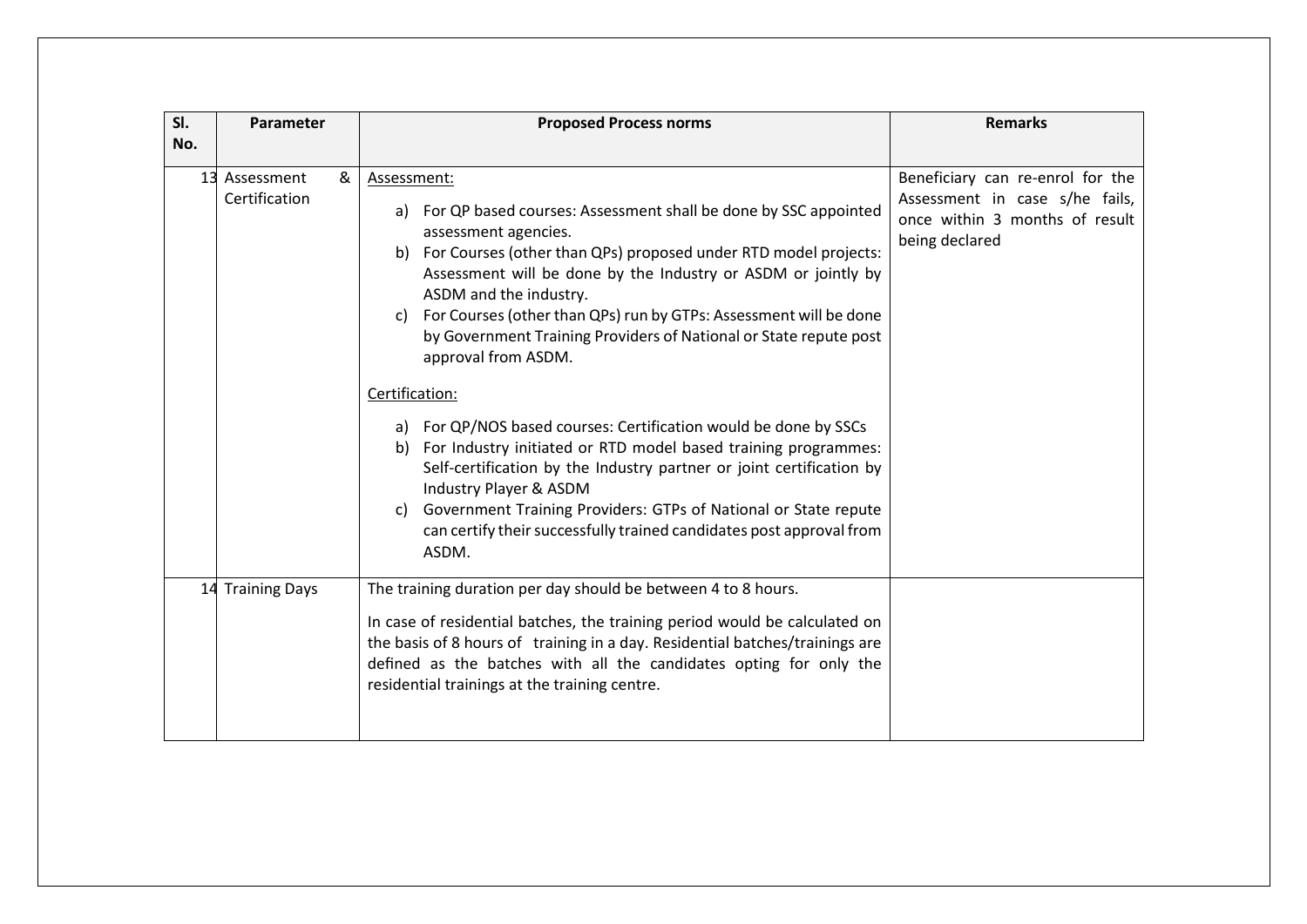| SI. | Parameter                                   | <b>Proposed Process norms</b>                                                                                                                                                                                                                                                                                                                                                                                                                                                                                                                                                                                                                                                                                                                                     | <b>Remarks</b> |
|-----|---------------------------------------------|-------------------------------------------------------------------------------------------------------------------------------------------------------------------------------------------------------------------------------------------------------------------------------------------------------------------------------------------------------------------------------------------------------------------------------------------------------------------------------------------------------------------------------------------------------------------------------------------------------------------------------------------------------------------------------------------------------------------------------------------------------------------|----------------|
| No. |                                             |                                                                                                                                                                                                                                                                                                                                                                                                                                                                                                                                                                                                                                                                                                                                                                   |                |
|     | 15 Placement:<br>Definition<br>&<br>Mandate | Placement must be done within 3 months of the candidate passing<br>assessment. A candidate will be considered as placed if all the following<br>applicable conditions are fulfilled:<br>Candidate has been given the joining letter by an employer<br>i.<br>ii.<br>He is continuously on the job for at least 3 months. 1 job change<br>would be allowed with the time gap of maximum 15 days between<br>the two jobs<br>Candidate should be placed in the sector of his training<br>iii.<br>In case of wage employment, his/ her gross remuneration should<br>iv.<br>not be below the minimum wages of the State in which he/ she has<br>been placed<br>The TP/TC/ IP/ GTP needs to produce<br>v.<br>a. Joining Letter<br><b>AND</b><br>b. 3 months' salary slip |                |
|     |                                             | <b>AND</b><br>c. 3 months bank statement<br>For self-employed candidates, TP/TC/IP/GTP should be able to<br>vi.<br>produce the following within 3 months:<br>a. Proof of setting up of business in the form of Trade License<br>or Panchayat certificate if location is outside the municipal<br>area<br><b>OR</b><br>b. Proof of becoming a member of producer group, if<br>applicable<br><b>OR</b><br>Earning proof in the form of Bank Statement<br>c.<br><b>OR</b><br>d. Loan sanction letter (if any)                                                                                                                                                                                                                                                        |                |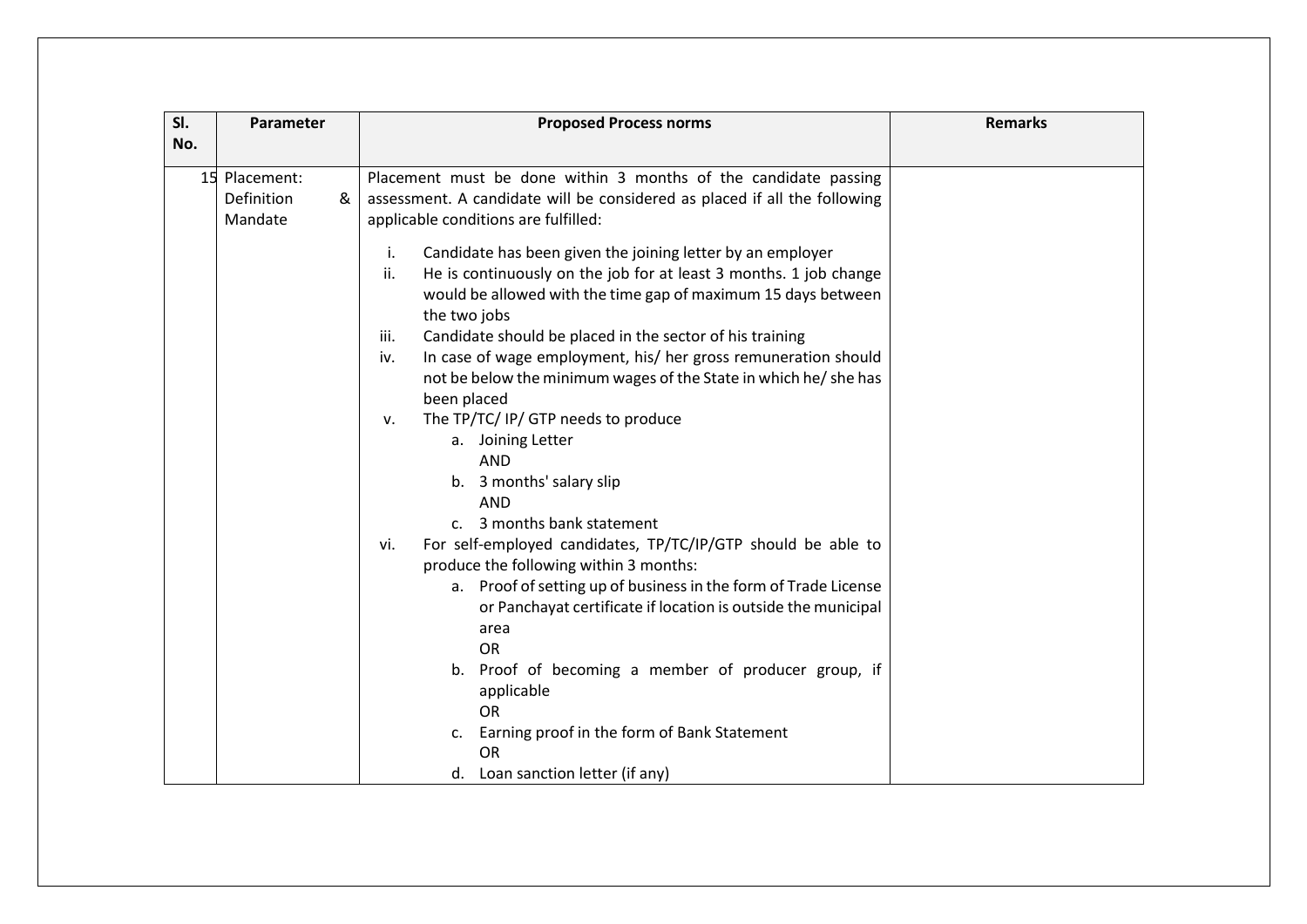| SI. | Parameter | <b>Proposed Process norms</b>                                                                                                                                                                                                                                                                                                                                                                                                                                                                                                        | <b>Remarks</b> |
|-----|-----------|--------------------------------------------------------------------------------------------------------------------------------------------------------------------------------------------------------------------------------------------------------------------------------------------------------------------------------------------------------------------------------------------------------------------------------------------------------------------------------------------------------------------------------------|----------------|
| No. |           |                                                                                                                                                                                                                                                                                                                                                                                                                                                                                                                                      |                |
|     |           | Any employment that provides a fixed wage/remuneration or a<br>vii.<br>contractual Agreement that specifies wage pay-outs dependent on<br>piece-meal work basis shall be treated as placement if his/ her<br>gross remuneration in each of the three months is not below the<br>minimum wages for 30 days of the State in which he/ she has been<br>placed. The same will have to be substantiated by the same<br>documents as are required for wage employment candidates.<br><b>Placement Mandate:</b>                             |                |
|     |           | For Training by TPs/ TCs/ GTPs:                                                                                                                                                                                                                                                                                                                                                                                                                                                                                                      |                |
|     |           |                                                                                                                                                                                                                                                                                                                                                                                                                                                                                                                                      |                |
|     |           | Release of 3rd instalment shall be as per the following:                                                                                                                                                                                                                                                                                                                                                                                                                                                                             |                |
|     |           | a) TC/TP/GTP shall be eligible for 100% payment on Employment (both<br>wage and self) of at least 80% of the successfully certified trainees<br>within three months of completion of training<br>b) TC/TP/GTP will be paid on pro rata basis on achievement of greater<br>than or equal to 50% and less than 80% placement of those who have<br>been certified, within three months of completion of training.<br>c) If the placement % is less than 50%, the TP/TC/GTP shall not be eligible<br>for the 3 <sup>rd</sup> instalment. |                |
|     |           | The ratio of candidates to be placed in wage and self-employment will be<br>decided by ASDM/ concerned department based on the job role.                                                                                                                                                                                                                                                                                                                                                                                             |                |
|     |           | For training by IPs under RTD model:                                                                                                                                                                                                                                                                                                                                                                                                                                                                                                 |                |
|     |           | In case of RTD model projects the placement % will be as agreed between<br>the Industry player and ASDM (Or the relevant Department) but will be at<br>least 85% of the successfully certified trainees. Placement will mean the<br>trainee will join the employment (as wage employment) for which the offer<br>letter was issued.                                                                                                                                                                                                  |                |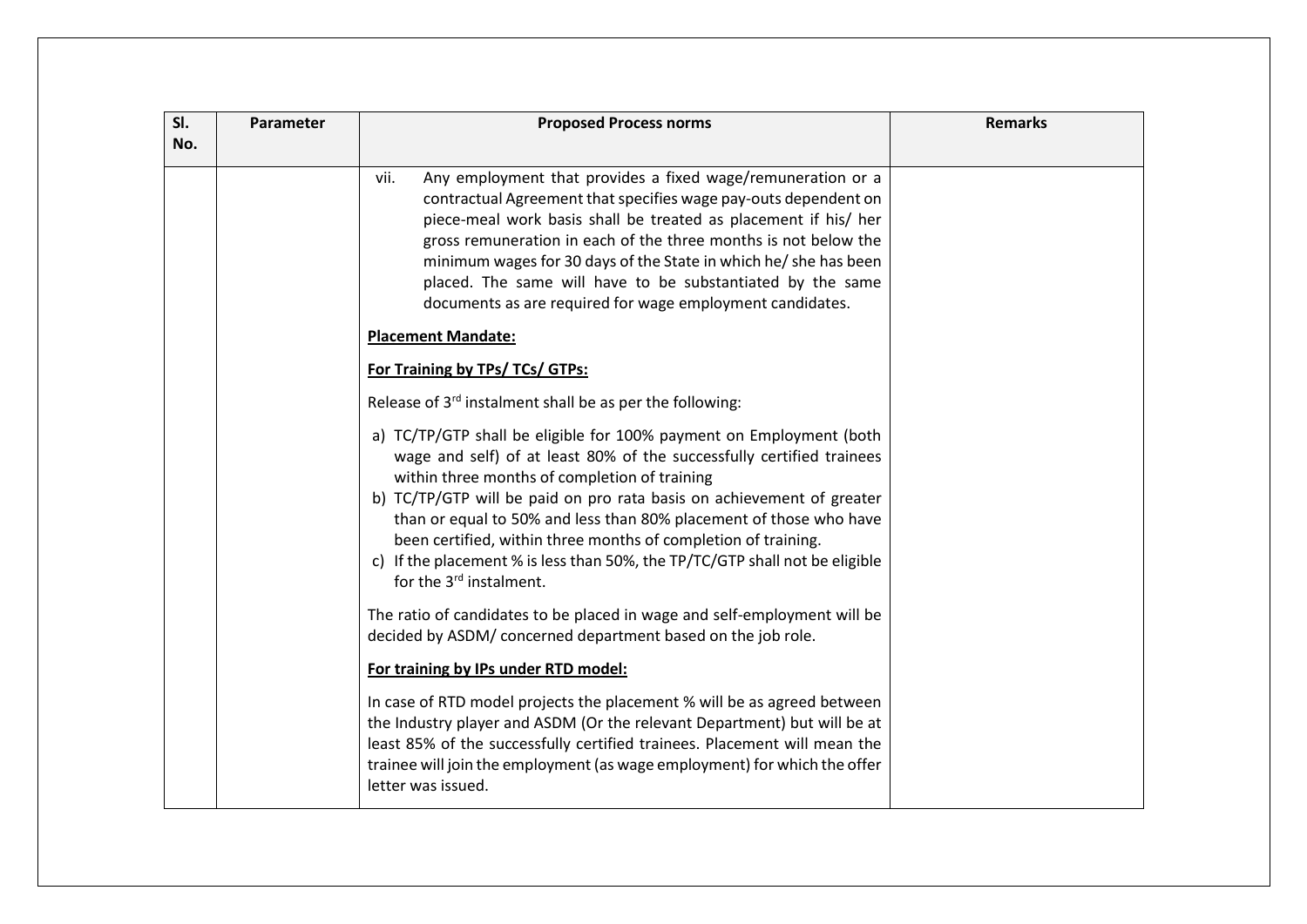| SI. | Parameter                                      | <b>Proposed Process norms</b>                                                                                                                                                                                                                                                                                                                                                                                                                                                       | <b>Remarks</b>                                                                                                                                                                                                                     |
|-----|------------------------------------------------|-------------------------------------------------------------------------------------------------------------------------------------------------------------------------------------------------------------------------------------------------------------------------------------------------------------------------------------------------------------------------------------------------------------------------------------------------------------------------------------|------------------------------------------------------------------------------------------------------------------------------------------------------------------------------------------------------------------------------------|
| No. |                                                |                                                                                                                                                                                                                                                                                                                                                                                                                                                                                     |                                                                                                                                                                                                                                    |
|     |                                                | Release of 3rd instalment shall be as per the following:                                                                                                                                                                                                                                                                                                                                                                                                                            |                                                                                                                                                                                                                                    |
|     |                                                | a) IP shall be eligible for 100% payment on wage Employment of at least<br>85% of the successfully certified trainees within three months of<br>completion of training<br>b) IP will be paid on pro rata basis on achievement of greater than or<br>equal to 60% and less than 85% placement of those who have been<br>certified, within three months of completion of training.<br>c) If the placement % is less than 60%, the IP shall not be eligible for the<br>3rd instalment. |                                                                                                                                                                                                                                    |
|     |                                                | For RTD model, the service conditions need to be intimated to the<br>candidates in advance, at the time of recruitment prior to commencement<br>of the batch. The conditions need to mandatorily include the following<br>points:                                                                                                                                                                                                                                                   |                                                                                                                                                                                                                                    |
|     |                                                | 1. Salary package<br>2. Working hours<br>Job locations<br>3.<br>Job role<br>4.<br>5. Other amenities                                                                                                                                                                                                                                                                                                                                                                                |                                                                                                                                                                                                                                    |
|     | 16 Branding                                    | Centre Branding will be done as per specification of ASDM                                                                                                                                                                                                                                                                                                                                                                                                                           |                                                                                                                                                                                                                                    |
| 17  | Portal usage fees /<br>Mobilisation<br>Charges | ASDM shall deduct an amount of Rs. 800/- per student on account of portal<br>usage charges and mobilisation expenses incurred on events,<br>advertisements etc., from the first instalment/ milestone payable to the<br>TP/TC/ IP/ GTP, irrespective of whether the trainees have been mobilised<br>by ASDM or the Training agencies.                                                                                                                                               | In case of skilling programs<br>implemented through the budget<br>of departments other than ASDM,<br>the department shall pay the<br>reduced<br>the<br>amount<br>to<br>TP/TC/IP/GTP and shall pay the<br>portal usage fee to ASDM. |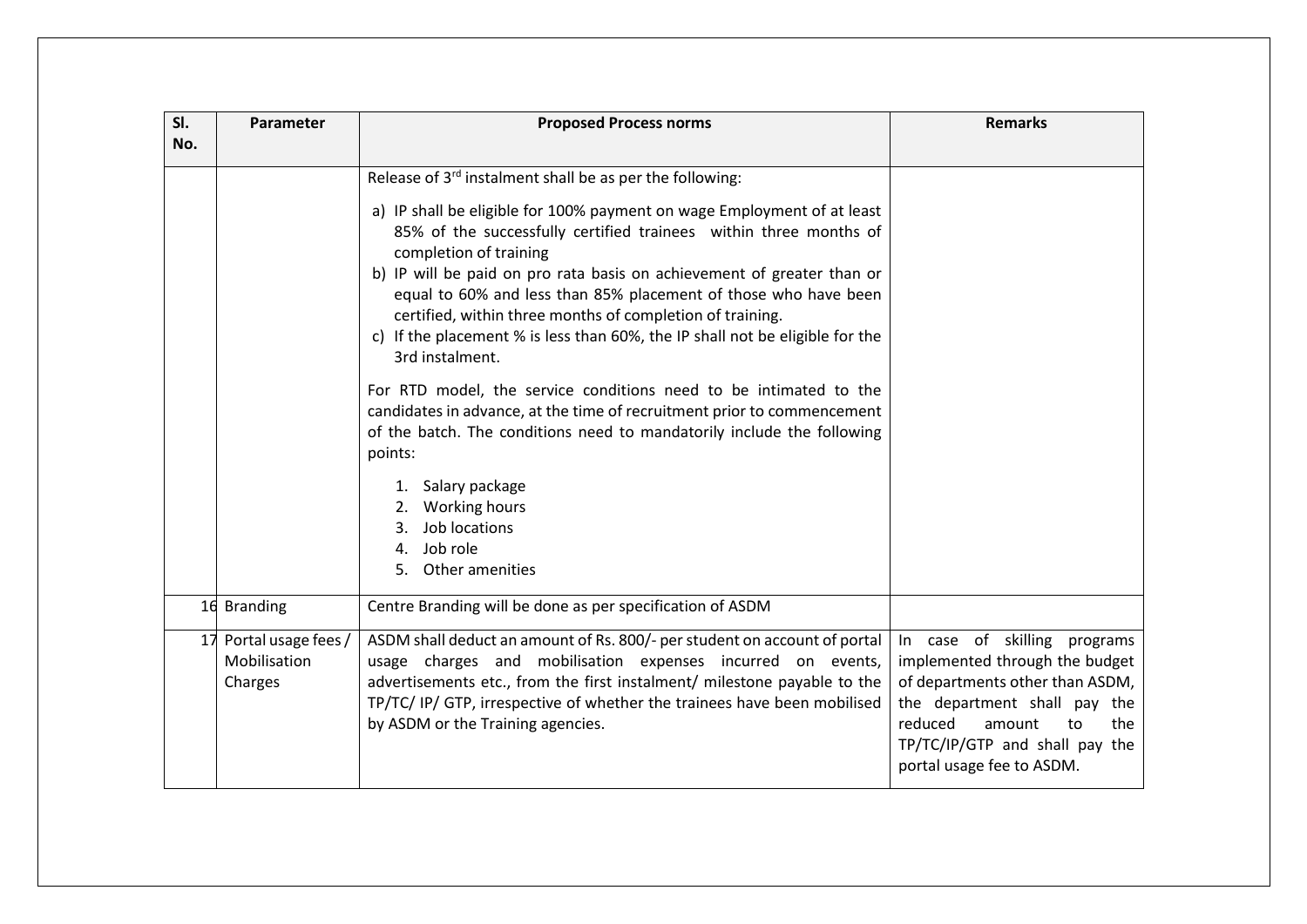| SI. | <b>Parameter</b>                     | <b>Proposed Process norms</b>                                                                                    | <b>Remarks</b> |
|-----|--------------------------------------|------------------------------------------------------------------------------------------------------------------|----------------|
| No. |                                      |                                                                                                                  |                |
|     | 18 Tracking<br>Trained<br>candidates | of   The Training Organisations will have to mandatorily track the trained<br>candidates for a period of 1 year. |                |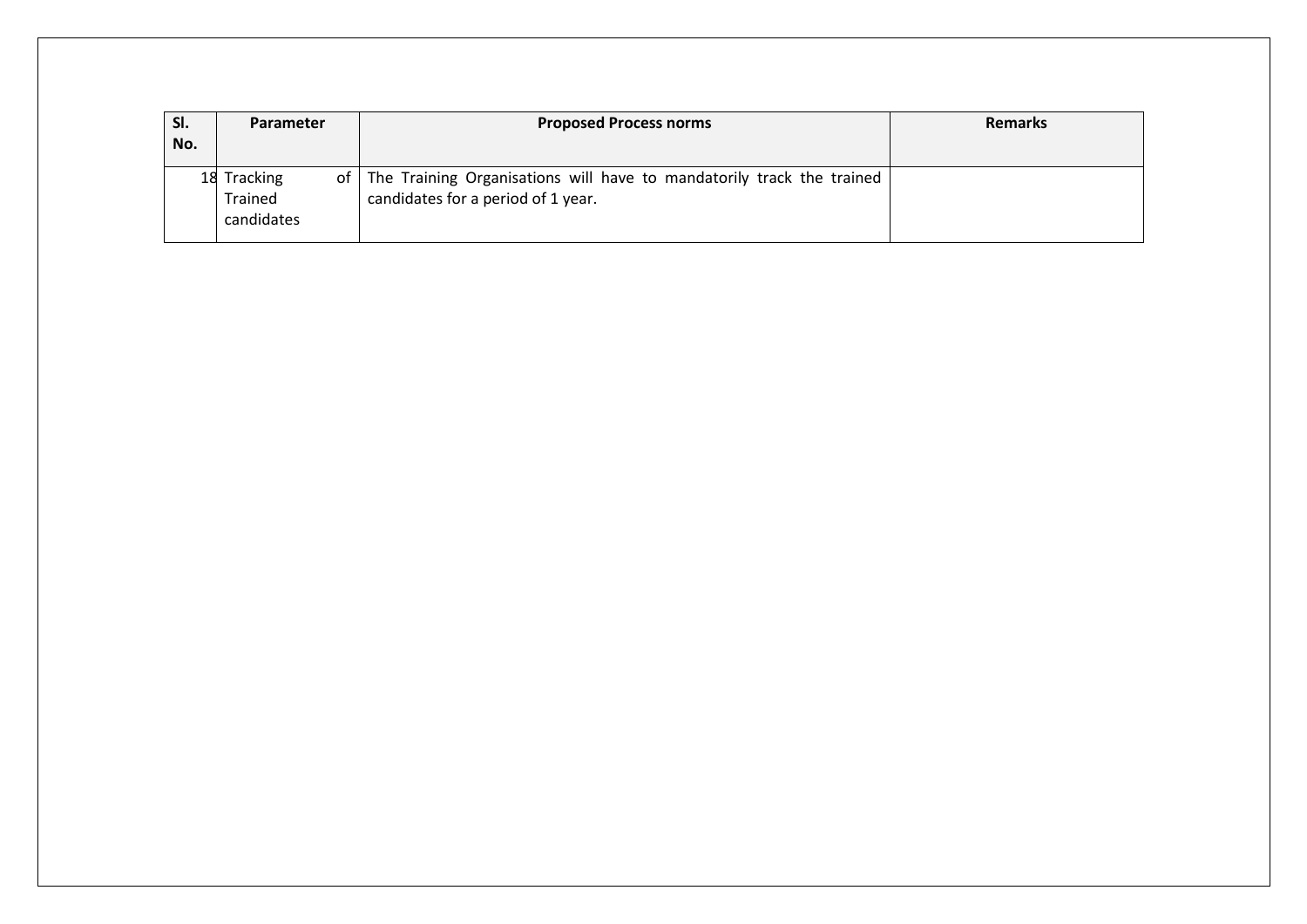## **The proposed Cost Norms will be as follows:**

| S.  | Parameter              | <b>Proposed Cost Norms</b>                                                                                                                                               |
|-----|------------------------|--------------------------------------------------------------------------------------------------------------------------------------------------------------------------|
| No. |                        |                                                                                                                                                                          |
|     | <b>Training Fees</b>   | The training agencies would be compensated on the following basis $-$                                                                                                    |
|     |                        | Category I - Rs. 46.60/hr of training                                                                                                                                    |
|     |                        | ii. Category II - Rs. 39.90/hr of training                                                                                                                               |
|     |                        | iii. Category III- Rs. 33.30/hr of training                                                                                                                              |
|     |                        | Category I, II and III courses will be as defined in the Common Norms for Skill Development Schemes by the Ministry of Skill                                             |
|     |                        | Development & Entrepreneurship, Govt. of India, and as modified from time to time.                                                                                       |
|     | Release of funds       | 30% on commencement of the training batch against validated candidates                                                                                                   |
|     |                        | ii. 50% on assessment results and successful certification subject to conditions of Process norms                                                                        |
|     |                        | iii. 20% outcome based on placement as per Process Norms. For details refer to S. NO 15 of Process Norms.                                                                |
|     |                        | Adjustments will be made in the 2 <sup>nd</sup> and thereafter 3 <sup>rd</sup> instalment for candidates who drop out or fail the assessment, post                       |
|     |                        | disbursal of the 1st milestone. Adjustments in the final milestone will be made, to account for the candidates finally certified                                         |
|     |                        | and placed.                                                                                                                                                              |
|     |                        | Bills can be raised for each batch of training, at the approved rate for the course, on completion of each milestone, if the<br>conditions of the process norms are met. |
|     | <b>Boarding</b><br>and | Lodging Boarding facility within limits of Guwahati Municipal Corporation: 250/- per day per trainee                                                                     |
|     | Lodging                | ii. Lodging Boarding facility within limits of municipal corporations / municipal board: 200/- per day per trainee                                                       |
|     |                        | iii. Lodging Boarding facility in any other location within the State: 175/- per day per trainee                                                                         |
|     |                        | Reimbursement will be as per the rate as above, and subject to production of biometric attendance record.                                                                |
|     |                        | Bills will be raised on a monthly basis.                                                                                                                                 |
|     | 4 Assessment Cost      | ASDM / respective department will pay the cost of assessment and certification to the SSC directly (For QP based courses).                                               |
|     | Re-assessment          | The cost of re-assessment has to be borne by the Training agencies.                                                                                                      |
|     | Cost                   |                                                                                                                                                                          |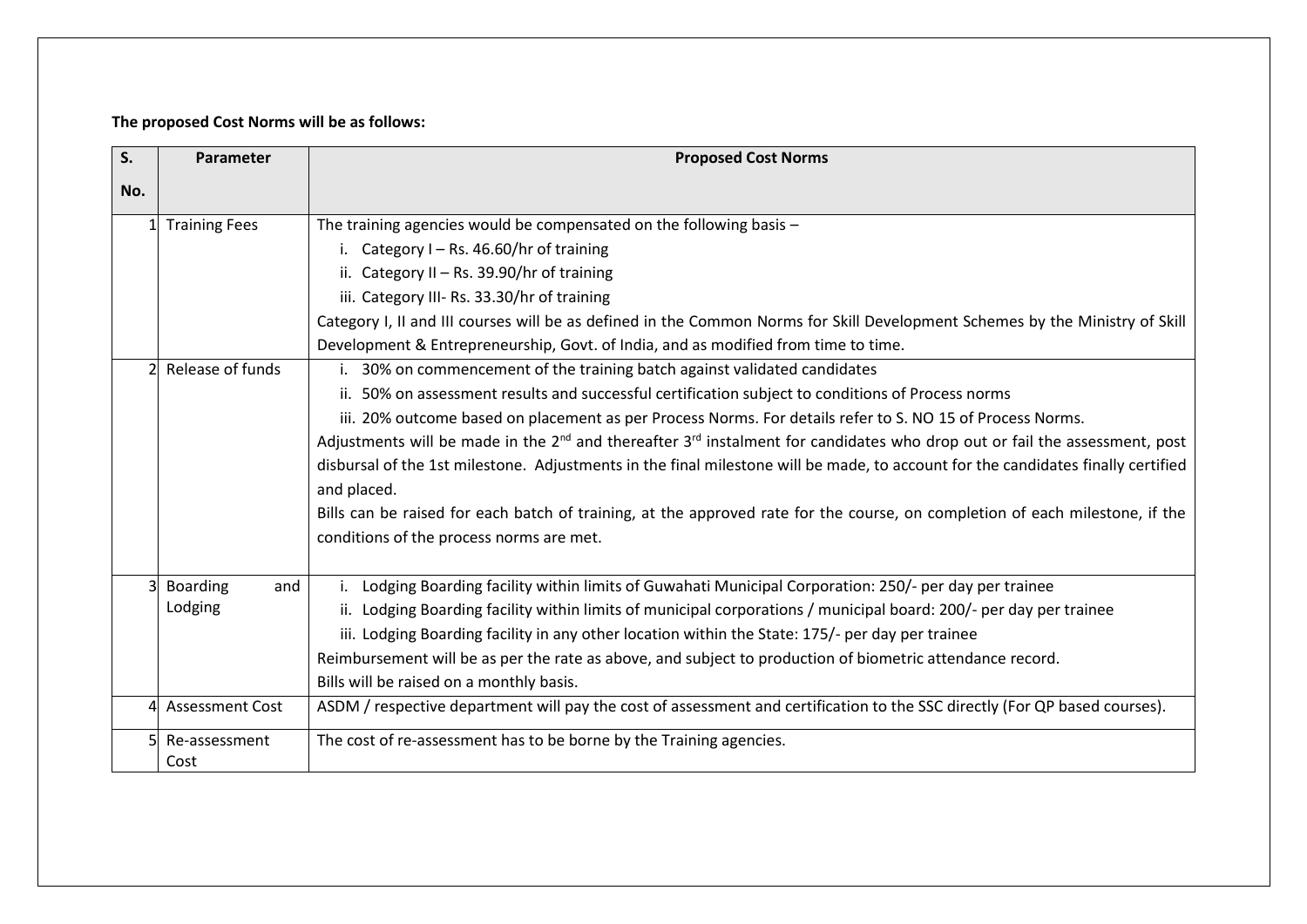| S.  | Parameter                                                                                                                                                                                                                   | <b>Proposed Cost Norms</b>                                                                                                                                                                                                                                                                                                                                                                                                                                                                                                                                                             |  |
|-----|-----------------------------------------------------------------------------------------------------------------------------------------------------------------------------------------------------------------------------|----------------------------------------------------------------------------------------------------------------------------------------------------------------------------------------------------------------------------------------------------------------------------------------------------------------------------------------------------------------------------------------------------------------------------------------------------------------------------------------------------------------------------------------------------------------------------------------|--|
| No. |                                                                                                                                                                                                                             |                                                                                                                                                                                                                                                                                                                                                                                                                                                                                                                                                                                        |  |
| 6   | Placement<br>Incentive *                                                                                                                                                                                                    | For training by TPs/ TCs/ GTPs:<br>If the batch wage employment placement rate is more than 80% but less than 90%, placement incentive will be Rs. 3000/- for<br>all the certified candidates who are placed in wage employment.<br>If the batch wage employment placement rate is 90% or more, placement incentive will be Rs. 5000/- for all the certified<br>candidates who are placed in wage employment.<br>For training by IPs under RTD model:<br>If the batch placement rate is more than 85%, placement incentive will be Rs. 5000/- for all the certified candidates who are |  |
|     | Placement<br>Post                                                                                                                                                                                                           | deployed and continue in the job for at least 3 months.<br>In order to enable the newly skilled persons from Special Areas/Groups to settle into their jobs/vocations under wage                                                                                                                                                                                                                                                                                                                                                                                                       |  |
|     | employment, post placement support would be provided directly to the candidate at the rate of Rs. 1500/- per month for the<br>Support<br>to<br>candidates*<br>following durations:                                          |                                                                                                                                                                                                                                                                                                                                                                                                                                                                                                                                                                                        |  |
|     |                                                                                                                                                                                                                             | Post Placement Support @ Rs. 1500/- per<br>Women<br>Men<br>month                                                                                                                                                                                                                                                                                                                                                                                                                                                                                                                       |  |
|     |                                                                                                                                                                                                                             | Placement within District of domicile<br>2 months<br>1 month<br>Placement outside District of domicile<br>2 months<br>1 month                                                                                                                                                                                                                                                                                                                                                                                                                                                          |  |
| 8   | Career Progression<br>(for<br>every<br>candidate who gets<br>15,000<br><b>Rs</b><br>per<br>month and holds<br>the job for at least<br>3<br>consecutive<br>months within the<br>tracking<br>year<br>$\mathbf{1}$<br>period)* | Per candidate, Rs. 5000/- as incentive to the training organisation for candidates with wage employment only for all the<br>candidates who receive a salary of INR 15000 for at least 3 consecutive months within the 1 year tracking period.                                                                                                                                                                                                                                                                                                                                          |  |

\* Parameters mentioned in S. Nos.6, 7 and 8 of Cost Norms is not applicable at the moment. The date post which the provision will be applicable shall be notified later.